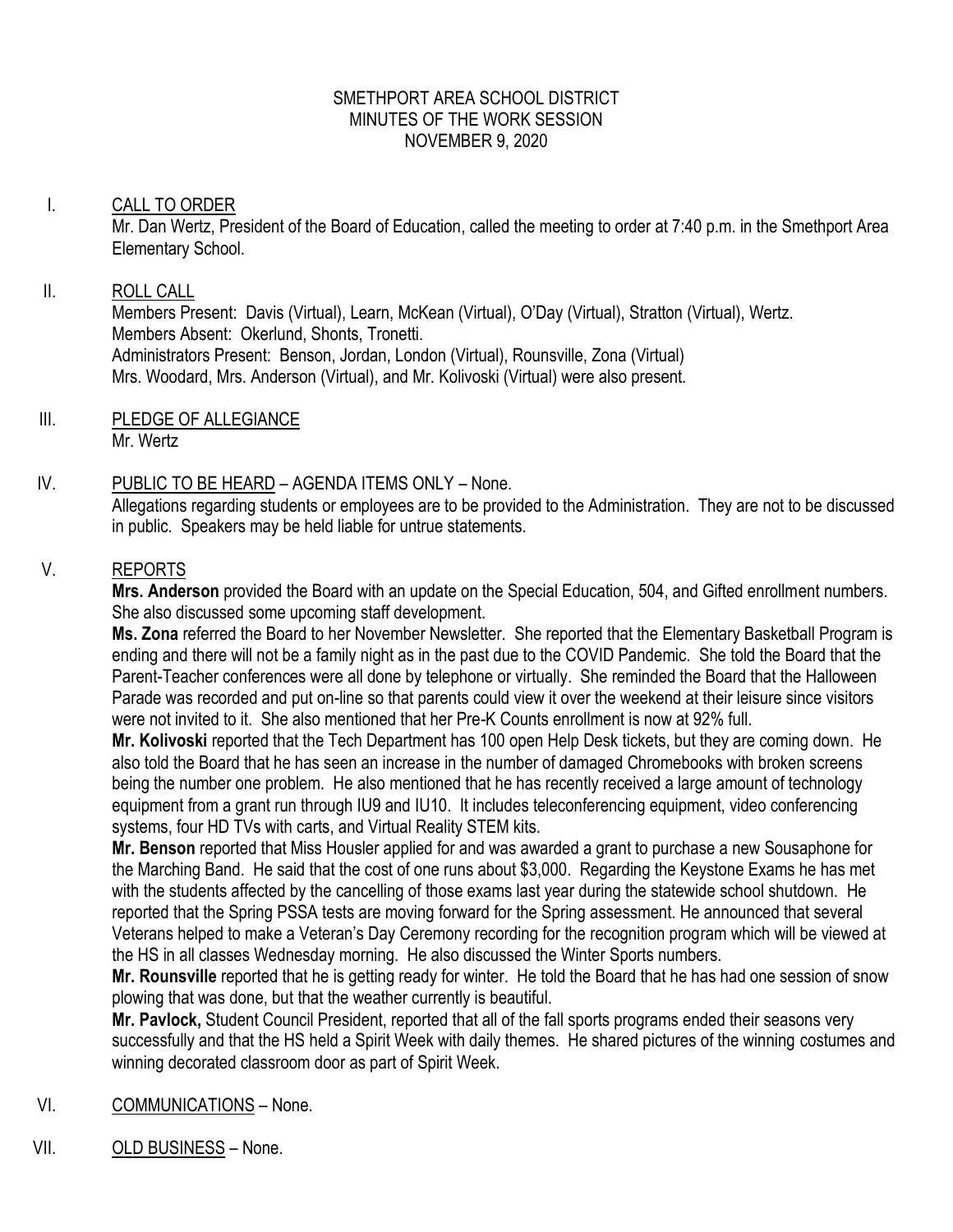Minutes of the Work Session November 9, 2020 Page 2

- VIII. NEW BUSINESS The following items were discussed:
	- 1. To consider items for the sale / discard list: "My Math Materials" - Elementary K-6 Math books
	- 2. To consider a repository bid from the Tax Claim Bureau.
	- 3. To consider extending the Seamless Summer Option until June 30, 2021.
	- 4. To consider a FMLA Leave of Absence (self) for Colleen McClain for intermittent days throughout the 2020-21 school year effective immediately.
	- 5. To consider approving a Transportation Contract.
	- 6. To consider updating the SASD Health & Safety Plan.
	- 7. To consider updates to the SASD Athletic Health & Safety Plan.
	- 8. To consider a MOU with Smethport Regional Youth Trap Team for the 2020-2021 season.
	- 9. To consider a MOU with McKean County CYS Human Services regarding Foster Care Transportation.
	- 10. To consider creating a Special Education Aide position for HS Emotional Support.
	- 11. To consider appointing a HS Emotional Support Aide.
	- 12. To consider approving the following addition(s) to the Substitute Support Staff list for the 2020-21 school year (pending proper paperwork): Linda Fetter, Smethport, Clerical/Teacher's Aide
	- 13. To consider approving the following addition(s) to the Substitute Teacher list for the 2020-21 school year (pending proper paperwork):

Lori Edgar, Smethport, Emergency Justin Tanner, Smethport, Emergency

### **INFORMATION ITEM:**

 American Education Week is observed the first full week before Thanksgiving with that Wednesday being National ESP Day. National ESP Day honors and recognizes the contributions education support professionals make to public education. November 18, 2020, is *NATIONAL EDUCATION SUPPORT PROFESSIONALS DAY* ~ the day set aside to honor all the "other people" that provide invaluable services to our schools: bus drivers, cafeteria workers, classroom aides, paraeducators, secretaries, security services, and technical services.